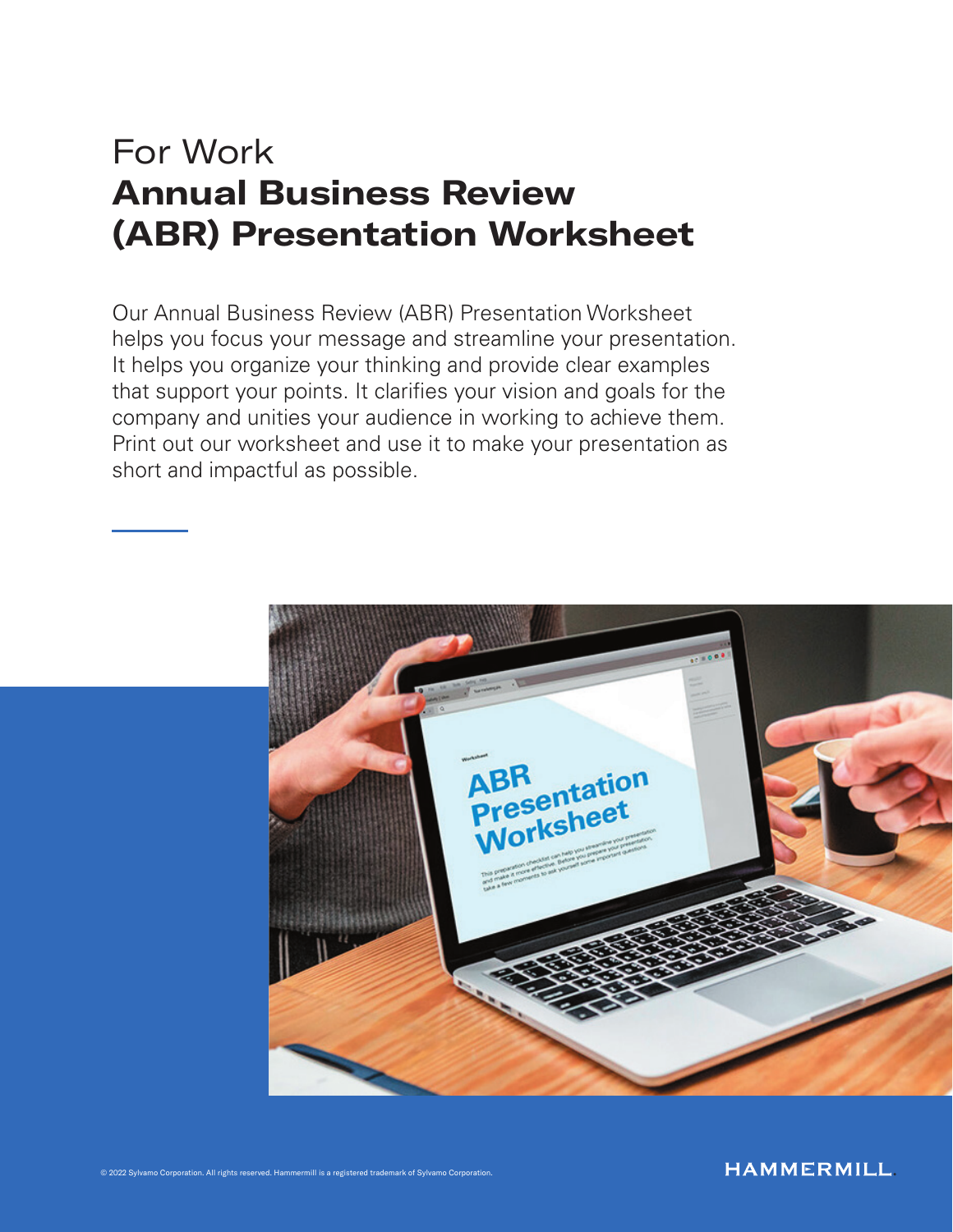# **Worksheet** ABR Presentation Worksheet

This preparation checklist can help you streamline your presentation and make it more effective. Before you prepare your presentation, take a few moments to ask yourself some important questions.

What You Will Need Hammermill® Copy paper, 20lb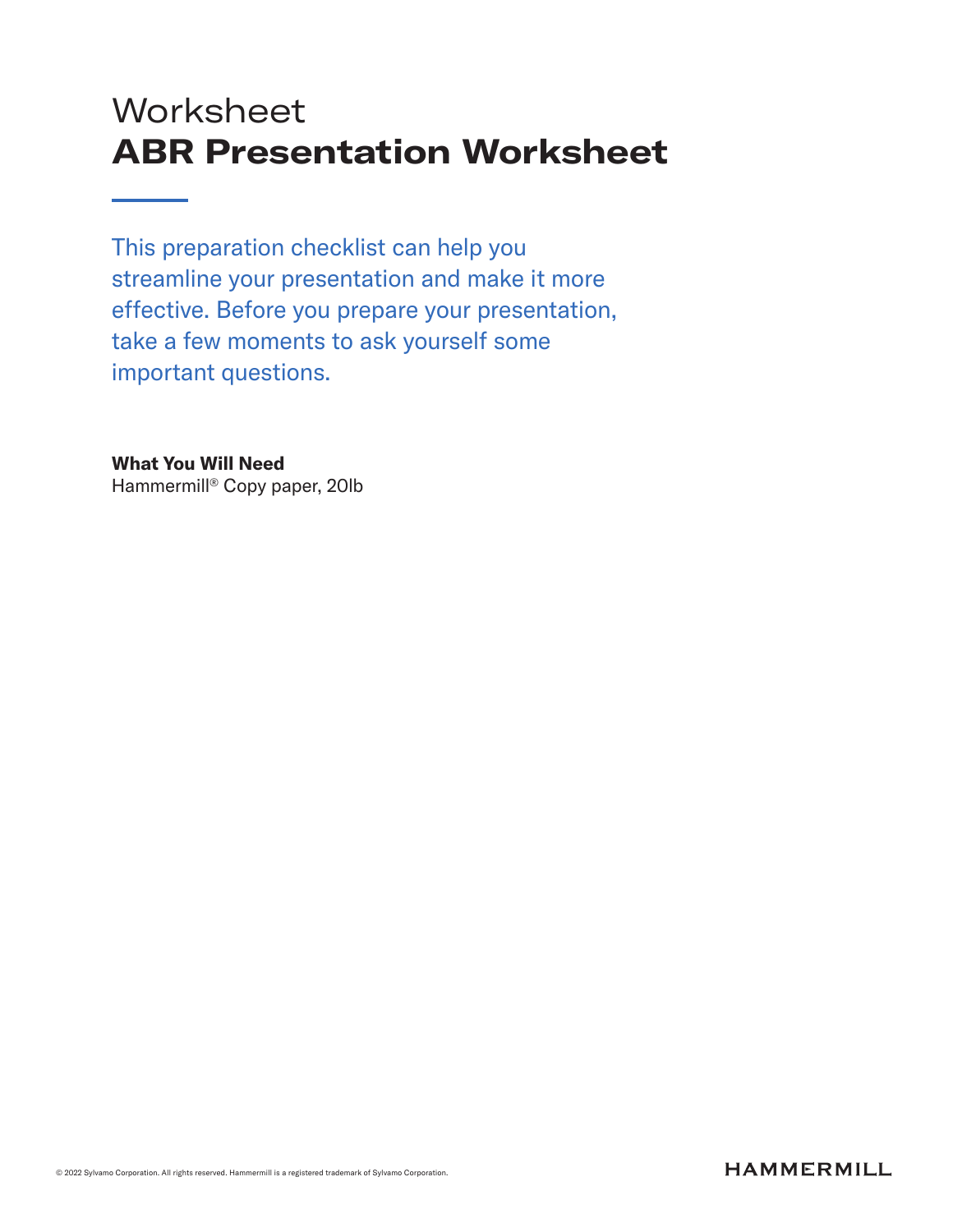# **Background**

#### What is the Story? 1

Looking back over the past year, and while thinking of the company's future, what is the overarching theme? Have you presented your company goals in the past? If so, did you make progress toward achieving them? If you haven't presented your company's goals in the past, this is the time and place to do it. What is the central idea you want your audience to know? What is your vision for the company?

#### What Does Your Audience Want to Hear? 2

What are your audience's needs and concerns? What are the topics they want to hear about? Topics might include job security, growth, acquisitions, pay, etc. To grab and hold your audience's attention, you will want to speak to their concerns early in your presentation.

#### What do You Need to Tell Them? 3

What is important that your audience know? Are there big changes coming? Have there been setbacks or achievements that need to be addressed? Are there events in the world that impact your company's prospects for future achievement?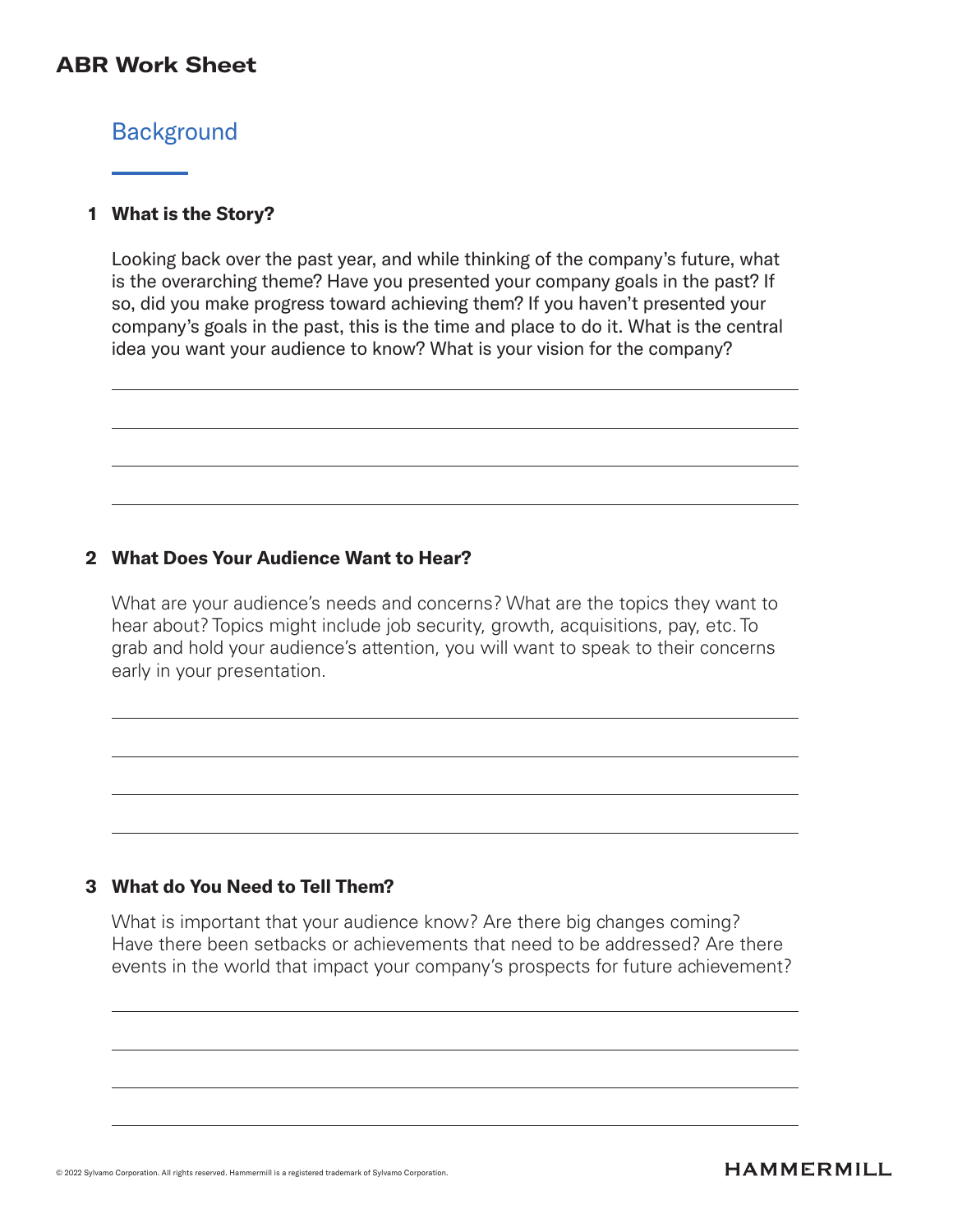# I. Intro: Our Journey

## A Review of the Past Year

Use your Intro to grab your audience's attention. Tell them what you will be talking about and why it is important to them. Then set out the presentation's overarching theme. Use your answers to the three questions above to help you craft this section.

#### Why should they listen?

[From #2 above]

## What Subjects will you be Covering?

These should answer or relate to the audience concerns above as well as any topics you need them to know about from Question #3.

## What is the Central Theme of the Presentation?

What is important that your audience know? Are there big changes coming? Have there been setbacks or achievements that need to be addressed? Are there events in the world that impact your company's prospects for future achievement?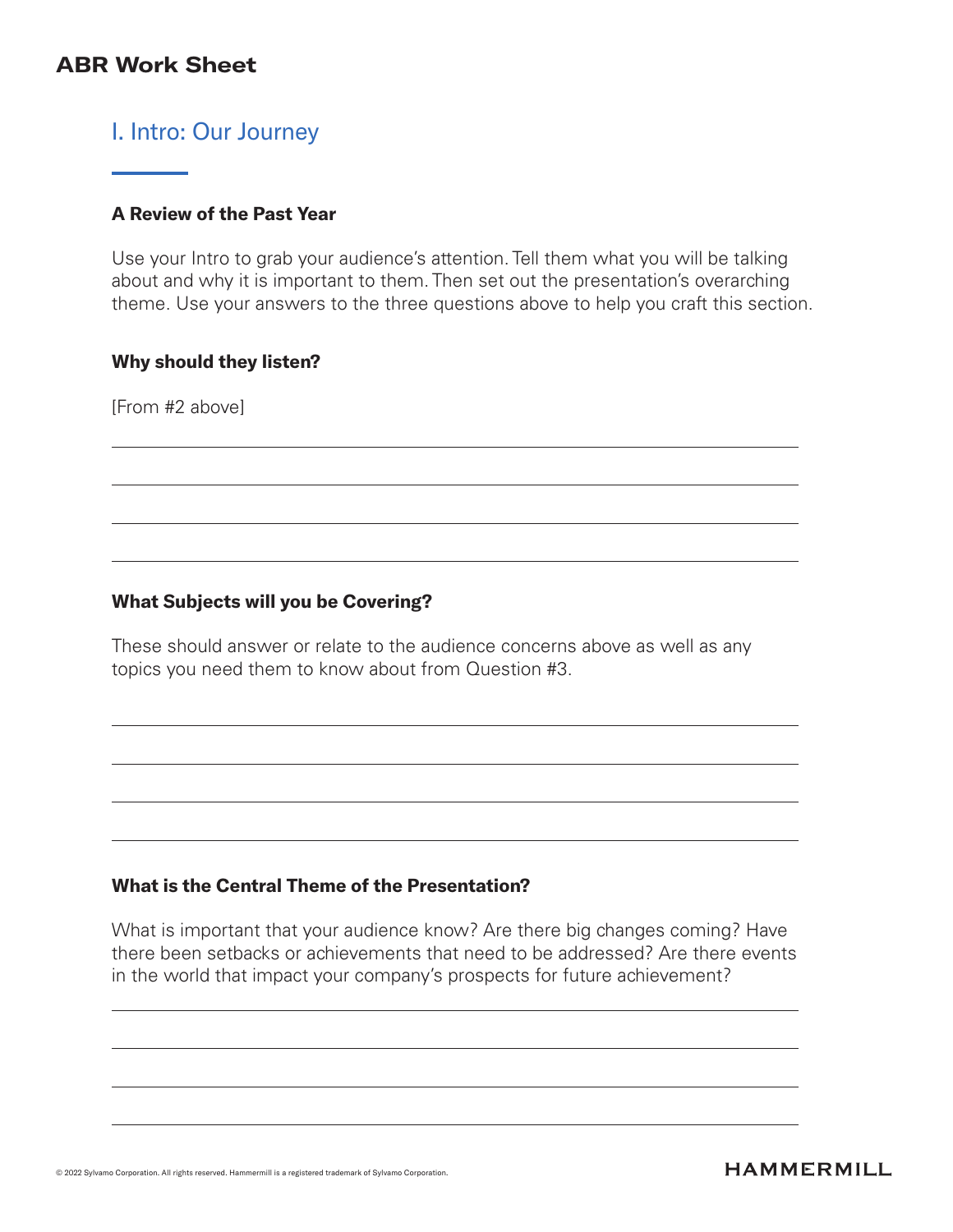# II. What We Did

## A Review of the Past Year

Isolate the three most consequential accomplishments or events of the past year. These achievements should align with your goals, demonstrating that you are building toward the future. For each one, provide proof points such as financial results, sales figures or other evidence that supports your claim. Then, single out an individual or team that was most responsible for the success and explain as quickly and clearly as possible how they did it.

| <u> 1999 - Johann Harry Harry Harry Harry Harry Harry Harry Harry Harry Harry Harry Harry Harry Harry Harry Harry</u>                                                                                                         |
|-------------------------------------------------------------------------------------------------------------------------------------------------------------------------------------------------------------------------------|
|                                                                                                                                                                                                                               |
|                                                                                                                                                                                                                               |
| Team/Individual Responsible - The Contract of the Contract of the Contract of Team and Team and Team and Team and Team and Team and Team and Team and Team and Team and Team and Team and Team and Team and Team and Team and |
|                                                                                                                                                                                                                               |
| <u> 1999 - Johann Stoff, amerikansk politiker (d. 1989)</u>                                                                                                                                                                   |
|                                                                                                                                                                                                                               |
|                                                                                                                                                                                                                               |
|                                                                                                                                                                                                                               |
|                                                                                                                                                                                                                               |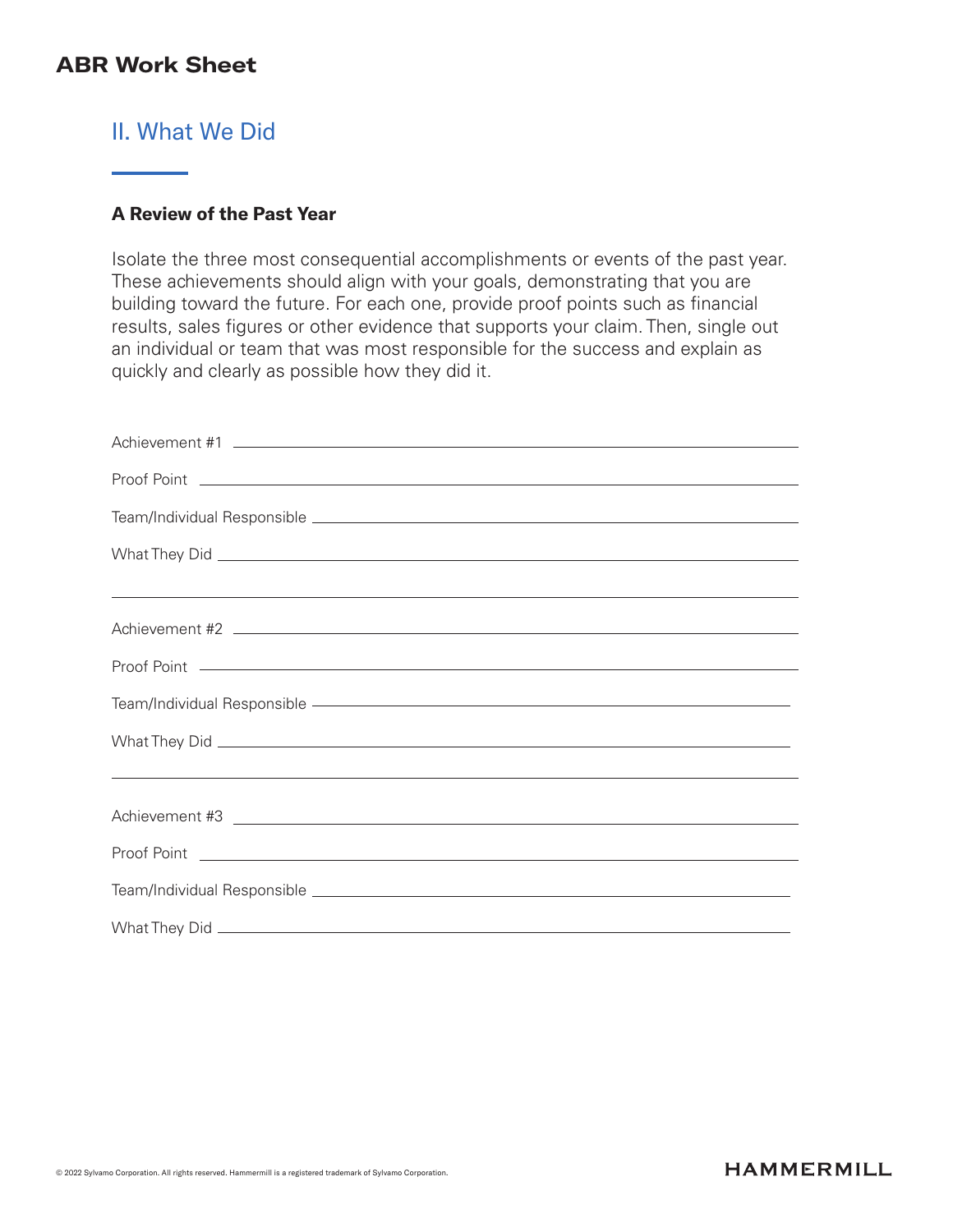# III. Where We Are

## The Results of the Achievements in Section II

Turning from the past to the present, outline the impact of the past year's achievements. How do they help position your company to achieve its goals going forward? Is there any good news to share?

## How does Achievement #1 from Section II prepare you for achieving your goals?

## How does Achievement #2from Section II prepare you for achieving your goals?

## How does Achievement #3 from Section II prepare you for achieving your goals?